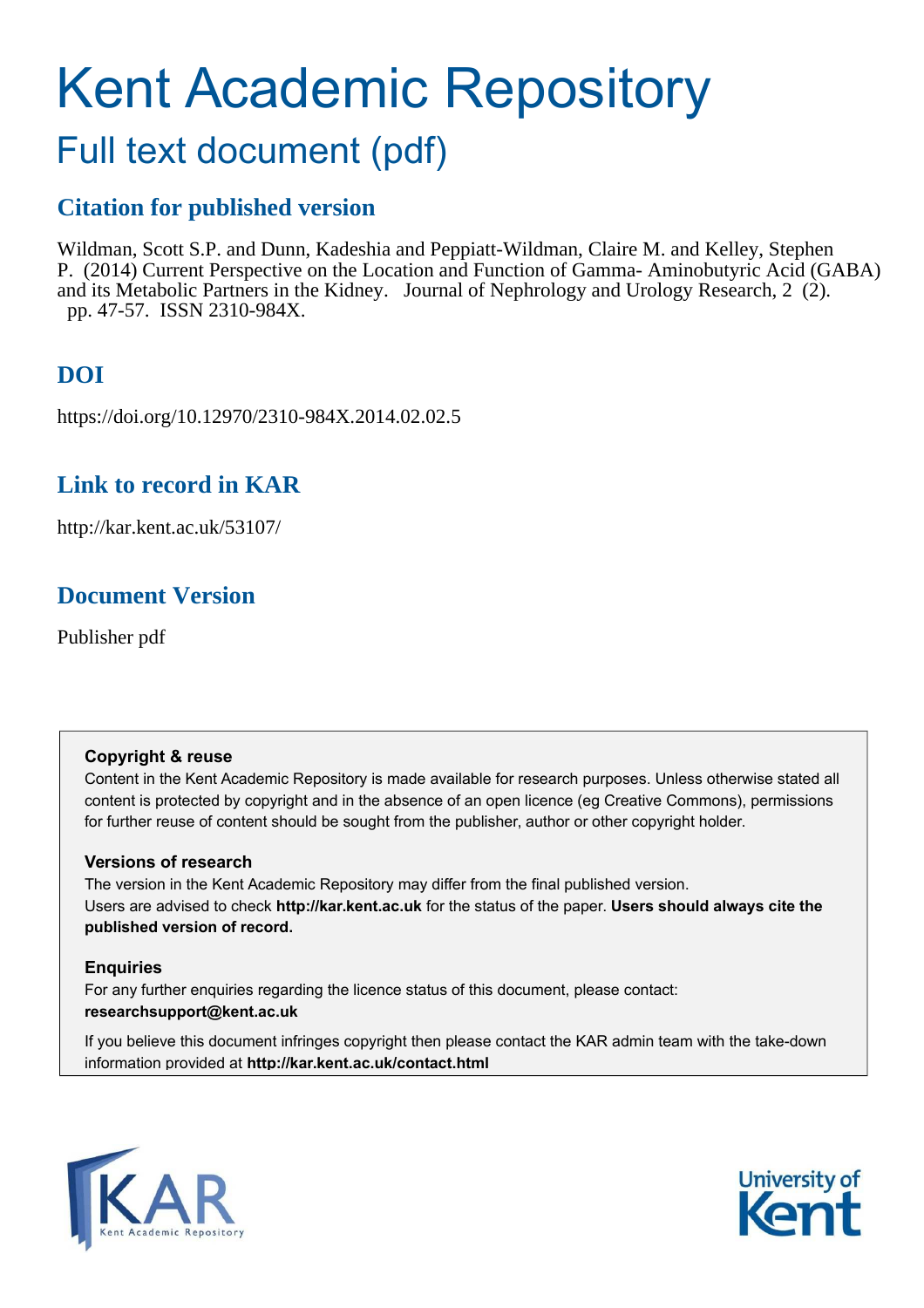## **Current Perspective on the Location and Function of Gamma-Aminobutyric Acid (GABA) and its Metabolic Partners in the Kidney**

Kadeshia Dunn, Claire M. Peppiatt-Wildman, Stephen P. Kelley and Scott S.P. Wildman<sup>\*</sup>

Urinary System Physiology Unit, Medway School of Pharmacy, The Universities of Kent and Greenwich at Medway, Chatham, UK

**Abstract:** Gamma-aminobutyric acid (GABA) is an inhibitory neurotransmitter located in the mammalian central nervous system, which binds to GABA<sub>A</sub> and GABA<sub>B</sub> receptors to mediate its neurological effects. In addition to its role in the CNS, an increasing number of publications have suggested that GABA might also play a role in the regulation of renal function. All three enzymes associated with GABA metabolism; glutamic acid decarboxylase, GABA a-oxoglutarate transaminase (GABA-T) and succinic semialdehyde dehydrogenase (SSADH) have been localised to the kidney providing the necessary machinery for localised GABA synthesis and metabolism. Moreover GABA receptors have been localised to both tubular and vascular structures in the kidney, and GABA is excreted in urine (~3 μM) in humans. Despite the collective evidence describing the presence of a GABA system in the kidney, the precise function of such a system requires further clarification. Here we provide an overview of the current renal GABA literature and provide novel data that indicates GABA can act at contractile pericyte cells located along vasa recta capillaries in the renal medulla to potentially regulate medullary blood flow.

Keywords: Gamma-aminobutyric acid, Pericytes, Kidney, Renoprotective, GABA<sub>A</sub>, GABA<sub>B</sub>.

#### **INTRODUCTION**

Gamma-aminobutyric acid (GABA) is an established inhibitory neurotransmitter, most commonly associated with having a functional role in the mammalian central nervous system (CNS). This endogenous amino acid is expressed in the vertebrate CNS [1], peripheral nervous system [2], and in several non-neural tissues [3]. In the CNS, GABA acts at GABAA receptors (GABA<sub>A</sub>R) to exert fast inhibitory action and at  $GABA_B$ receptors (GABAAR) to mediate slower inhibitory transmission. GABA<sub>A</sub>Rs are ligand-gated chloride channels, which belong to a superfamily of heteropentameric ligand-gated ion channel receptors [4]. GABA<sub>A</sub>R subunits are encoded by 19 different genes, which are grouped into eight subclasses determined by their sequence homology ( $\alpha$ 1–6,  $\beta$ 1–3,  $y1-3$ ,  $\delta$ ,  $\varepsilon$ ,  $\theta$ ,  $\pi$ ,  $p1-3$ ) [5]. GABA<sub>B</sub>Rs are metabotropic receptors belonging to the G protein-coupled receptor superfamily (GPCRs)  $[6]$ . GABARS principally consist of GABA $B_1$  and GABA $B_2$  subunits [7] and an auxiliary K<sup>+</sup> channel tetramerisation domain (KCTD) subunit [8, 9]. The GABA $B_{1}$  subunit has two isoforms, GABA $B_{1a}$  and  $GABA<sub>B1b</sub>$ , which combined with  $GABA<sub>B2</sub>$  to form functional GABABRs.

GABA is synthesised in vivo by the metabolic GABA shunt pathway, which acts to both synthesise and conserve GABA in a closed-loop system [10]. GABA synthesis occurs following the decarboxylation of glutamic acid by glutamate decarboxylase (GAD) [1], whilst conservation of GABA is achieved by GABA-Tmediated transamination of GABA to succinic semialdehyde (SSA), which is subsequently utilised to regenerate glutamic acid [10].

Whilst much of our knowledge regarding the function of GABA has historically originated from studies performed in the CNS, GABA and its metabolic enzymes have since been detected in numerous peripheral tissues, including the liver [11], spleen [12], oviduct [13, 14], testis [15], pancreas [16, 17], adrenal gland [18], and the kidney [19-21]. There are now a significant number of studies emerging in the literature, which report the presence of GABA and its receptors in renal tissue, with this in mind it is perhaps surprising that this well studied amino acid has not attracted more attention from renal physiologists. This review will summarise what is currently known about the expression and function of GABA, metabolic enzymes, and its receptors in the mammalian kidney and will seek to identify a potential role for a GABA system in the regulation of renal function.

#### **THE RENAL GABA SYSTEM**

#### **Expression of GABA in the Kidney**

The rat is a commonly used model for the study of renal function and multiple studies now report a wide

<sup>\*</sup>Address corresponding to this author at the Medway School of Pharmacy, Universities of Greenwich and Kent at Medway, Anson Building, Central Avenue, Chatham Maritime, Chatham, Kent, ME4 4TB, UK; Tel: +44 (0)1634 202944; E-mail: s.s.wildman@kent.ac.uk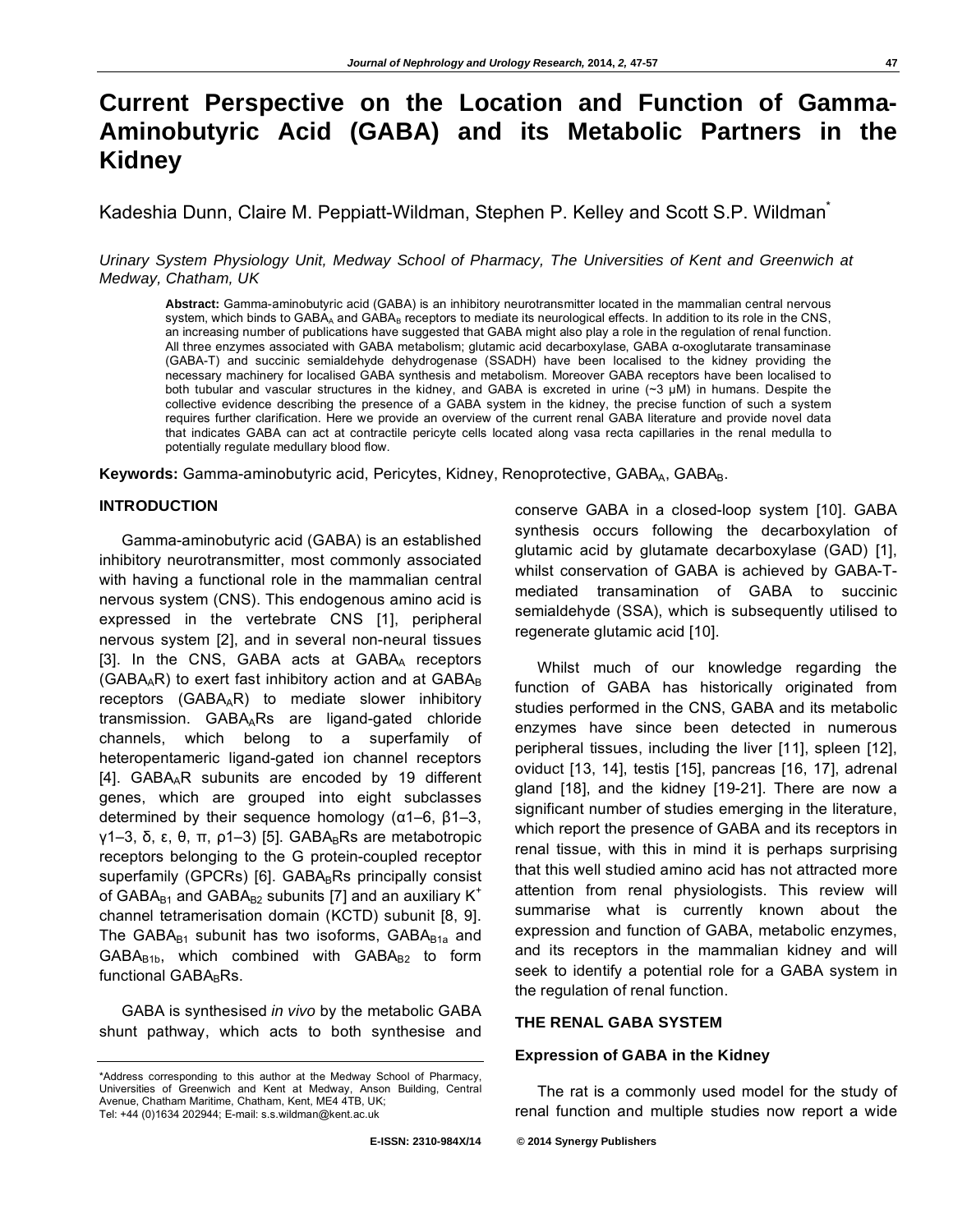distribution of GABA along the rat nephron [22-27]. Immunohistochemistry studies performed on rat kidney tissue report GABA immunoreactive structures in epithelial cells of the thin and thick ascending limbs of the loop of Henle, the connecting tubules, principal cells of the collecting duct [22, 28], the distal tubules [28] and the juxtamedullary cortex [23]. Such studies describe the densest expression of GABA to be in the inner stripe of the outer medulla [22], which is in contrast to earlier chromatography studies (performed on multiple mammalian species) which identify the renal cortex as having the greatest abundance of GABA [24]. As such there may be species-specific expression patterns for GABA. Interestingly, of the studies in which GABA expression in human renal tissue has been investigated, the highest concentration of GABA was also detected in the renal cortex, when investigating 'healthy humans' [24-26].

Studies focusing on renal tubular acidosis provide evidence, which suggests detectable levels of GABA and GAD in the kidney are altered, although the reports regarding the effect this has on GABA synthesis are somewhat disparate. The GABA precursors glutamine and glutamic acid, are known to produce glucose and ammonia during renal gluconeogenesis and acidosis [27, 29, 30]. Spectroscopy studies utilising cortical tubules isolated from chronically acidotic rats report an increase in the rate of gluconeogenesis [30, 31] with a decrease in the rate of glutamine, aspartate and GABA formation [31]. Similarly, chromatography studies performed in rats report that chronic acidosis simulates a significant reduction in the concentration of GABA in rat kidney cortex, whereas levels of GABA in the brain were unaffected [24]. The underlying mechanisms are however controversial, in vivo studies in rats describe an increase in the level of renal GABA during acidosis, specifically in response to inhibition of GABA-T, which suggest the conversion of L-glutamic acid to GABA may be increased during ammoniagenesis. Thus, the function of the renal GABA pathway may be associated with ammoniagensis during acidosis [24]. Experiments performed on rat renal cortex tissue conversely suggest that the renal GABA pathway contributes to glutamate disposal and only plays a passive role in subsequent ammoniagenesis [32]. By contrast, other studies have reported that chronic acidosis in rats causes a significant increase in GAD activity in renal homogenates which would imply an increase in synthesis of GABA [33]. Conflicting chromatography data suggests GAD and GABA-T activity in the kidney remain unaltered by acidosis [24]. The disparate

findings reported may simply be due to the differential experimental techniques employed, and further research is clearly needed. Currently, data from these preliminary studies suggest the renal GABA system is directly affected by chronic acidosis, and given the acidosis-associated loss of kidney function, the resulting impact this system might have on renal function may be significant in both health and disease.

#### **Expression of Metabolic Enzymes of GABA in the Kidney**

As is true for GABA, its metabolic partners have been detected in various locations throughout the nephron in a variety of different species (Table **1**). Glutamic acid, the precursor to GABA, has been detected in proximal locations to GABA in the rat nephron, which include the epithelial cells of the thick portion of the loop of Henle in the outer medulla, the thin portion of the loop of Henle in the inner medulla, distal tubules, and principal cells of the collecting duct in both the inner and the outer medulla [20]. In addition, glutamic acid-specific immunoreactivity was also detected in areas of the nephron, in which GABA has not yet been identified, such as podocytes of the Bowman's capsule [20].

Previous studies performed in rats, have suggested that GABA can be synthesised intramurally in the kidney by multiple pathways. The majority of reports to date indicate GABA is synthesised from L-glutamic acid [24, 34, 35] via the intramitochondrial enzyme GAD, exclusively within tubules of the rat renal cortex [36], and that the renal GABA pathway accounts for approximately 25% of glutamic acid oxidation in the renal cortex [24]. Furthermore, one study suggests that the synthesis of GABA by decarboxylation of Lglutamic acid in the rat renal cortex, might be different from the corresponding reaction in the brain [24], due to characteristic differences between renal GAD and brain GAD [26, 35], and renal GAD having two Km values [24]. A potential explanation for the differing Km values for renal GAD being that i) there is more than one form of GAD present within the kidney or ii) GAD binds differently at differing concentrations of the substrate [24].

Notably, GABA has also been shown to be synthesised in vivo from putrescine, via an alternative biosynthetic pathway, in a range of peripheral tissues including the kidney [37, 38]. Putrescine is converted to GABA-aldehyde via diamine oxidase and is then converted to GABA via aldehyde dehydrogenase [39].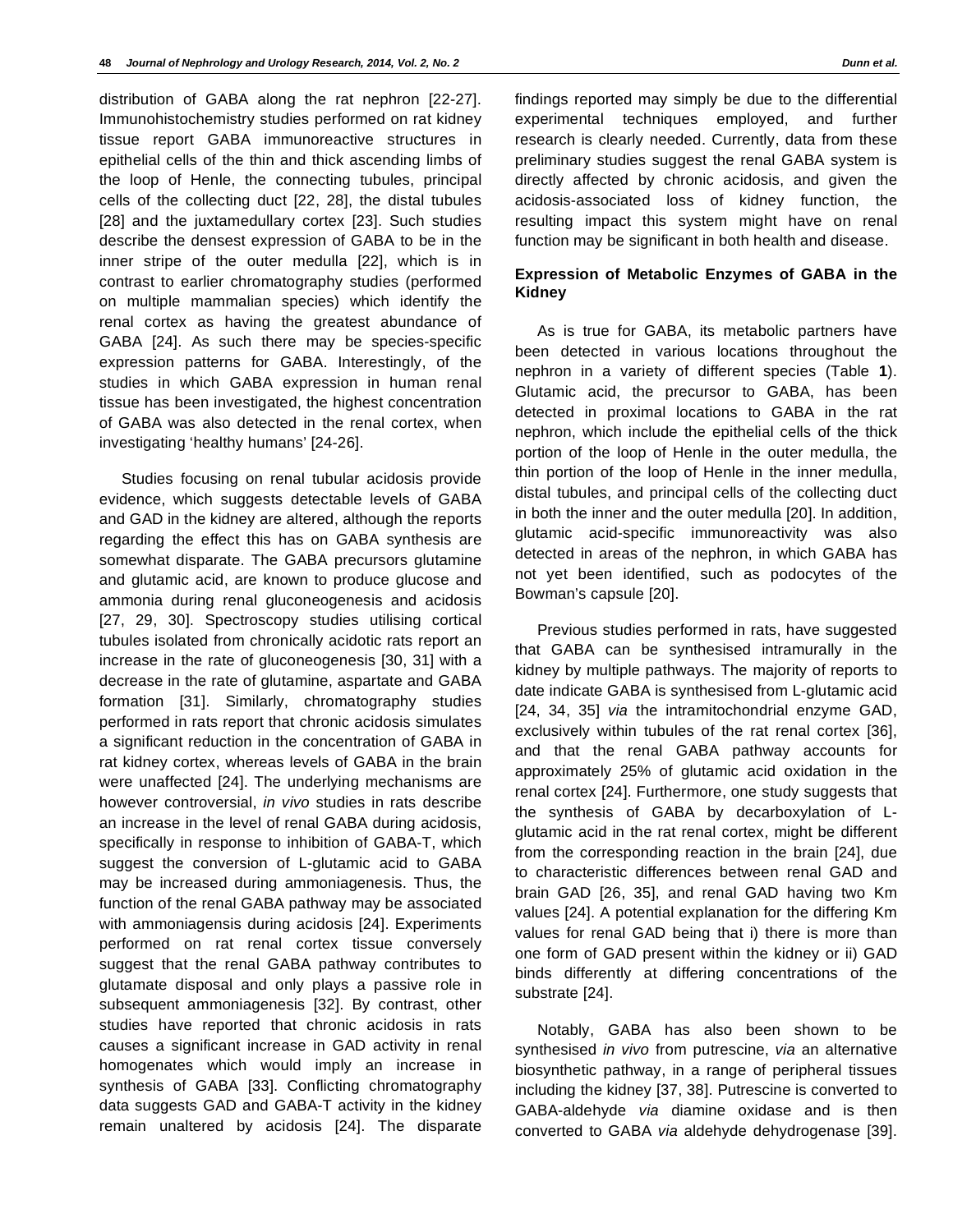| <b>Components</b>                 | Nephron                                                    | <b>Species</b>     | mRNA vs. Protein               | <b>References</b> |
|-----------------------------------|------------------------------------------------------------|--------------------|--------------------------------|-------------------|
| GABA <sub>A</sub> R               | Convoluted tubules                                         | Rat                | Protein                        | [55]              |
|                                   | Collecting duct                                            | Rat                | Protein                        | $[55]$            |
|                                   | Thick ascending limb                                       | Rat                | Protein                        | $[55]$            |
| <b>GABAAR</b>                     |                                                            |                    |                                |                   |
| subunits                          |                                                            |                    |                                |                   |
| $\alpha_1$                        | Proximal tubules (r) (rb); whole kidney (h)                | Human, rat, rabbit | Both (r) (rb); mRNA (h)        | [21, 56]          |
| $\alpha_2$                        | Whole kidney                                               | Mouse              | Protein                        | [56]              |
| $\alpha_5$                        | Renal cortex                                               | rat                | <b>Both</b>                    | [56]              |
| $\alpha_6$                        | Whole kidney                                               | Mouse              | Protein                        | $[57]$            |
| $\beta_1$                         | Renal cortex                                               | rat                | <b>Both</b>                    | [56]              |
| $\beta_2$                         | Whole kidney (m); renal cortex (r) (rb)                    | Rat, mouse, rabbit | Both $(r)$ $(rb)$ ; mRNA $(m)$ | [57, 69]          |
| $\beta_3$                         | Renal cortex (r) (rb); outer medulla (r); whole kidney (h) | Human, rat, rabbit | Both (r) (rb); mRNA (h)        | [21, 56, 69]      |
| $\gamma_1$                        | Renal cortex                                               | Rat                | <b>Both</b>                    | [56]              |
| $\gamma_2$                        | Whole kidney (m); renal cortex (r) (rb)                    | Rat, mouse, rabbit | mRNA $(m)$ $(r)$ $(r)$         | [56, 57]          |
| $\gamma_3$                        | Whole kidney                                               | Mouse              | <b>mRNA</b>                    | $[57]$            |
| π                                 | Proximal and distal tubules (r); whole kidney (h)          | Human, rat         | Both (r); mRNA (h)             | $[21]$            |
| $GABA_BR$                         | Renal cortex                                               | Rat                | <b>Both</b>                    | [21, 68]          |
| GABA <sub>B</sub> R R1<br>subunit | Glomeruli                                                  | Rat                | <b>Both</b>                    | $[21]$            |
|                                   | Arteriole                                                  | Rat                | <b>Both</b>                    | $[21]$            |
|                                   | Whole kidney                                               | Human              | <b>mRNA</b>                    | $[21]$            |
| GABA <sub>B</sub> R R2<br>subunit | Proximal tubules                                           | Rat                | <b>Both</b>                    | $[21]$            |
|                                   | <b>Collecting tubules</b>                                  | Rat                | <b>Both</b>                    | $[21]$            |
|                                   | Whole kidney                                               | Human              | mRNA                           | $[21]$            |
| GAD                               | Glomeruli                                                  | Rat                | <b>Both</b>                    | [21, 24]          |
|                                   | Arteriole                                                  | Rat                | <b>Both</b>                    | $[21]$            |
|                                   | Proximal tubules (r) (m)                                   | Rat, Mouse         | Protein (r) (m)                | $[24]$            |
|                                   | <b>Distal tubules</b>                                      | Mouse              | Protein                        | $[44]$            |
|                                   | Whole kidney                                               | Human              | <b>mRNA</b>                    | $[21]$            |
| <b>GABAT</b>                      | Proximal tubules (r) (m)                                   | Rat, Mouse         | Both (r); protein (m)          | [21, 46, 48]      |
|                                   | Descending and ascending loops of Henle                    | Mouse              | Protein                        | $[48]$            |
|                                   | Distal tubules (r) (m)                                     | Rat, mouse         | Both (r); protein (m)          | [21, 46]          |
|                                   | Whole kidney                                               | Human              | <b>mRNA</b>                    | $[21]$            |
| <b>SSADH</b>                      | Whole kidney                                               | Human              | Protein                        | $[19]$            |
| GAT <sub>2</sub>                  | Cortical renal tubules                                     | Rat                | <b>Both</b>                    | $[21]$            |
|                                   | Whole kidney                                               | Human              | <b>mRNA</b>                    | $[21]$            |
| BGT1                              | Basolateral membrane of collecting ducts                   | Mouse              | Protein                        | $[52]$            |
|                                   | Thick ascending limbs of Henle                             | Mouse              | Protein                        | $[52]$            |
|                                   | Outer medulla                                              | Rat                | <b>mRNA</b>                    | $[51]$            |
|                                   | Papilla                                                    | Rat                | <b>mRNA</b>                    | $[51]$            |

#### **Table 1: The Location of GABA Receptor Subunits and GABA Metabolic Enzymes in the Kidney**

Abbreviations: (h) refers to human, (r) refers to rat, (rb) refers to rabbit, and (m) refers to mouse.

Radioactivity studies performed in mouse kidney have shown that, following administration of  $[14C]$ -putrescine, significant amounts of radioactive carbon were recovered as GABA both in mouse kidney tissue and urine [38]. Future studies are needed to determine whether the two biosynthetic pathways operate simultaneously or whether they contribute differentially in space and time to GABA synthesis in the kidney.

In addition, GAD activity has been detected in a range of peripheral tissues including the liver, oviduct,

testis and the kidney [39, 40] (see Table **1**). GAD activity reported in the kidney is second highest to that reported for the brain [40]. As mentioned above, renal GAD is distinct from GAD found in the brain due to its differential dependence on the cofactor pyridoxal 5' phosphate required for its enzymatic activity [35], sensitivity to antagonists and agonists, and sensitivity to dietary sodium. Unsurprisingly, when investigating the effect of dietary sodium on GAD activity, only renal GAD activity is reduced when rats were placed on a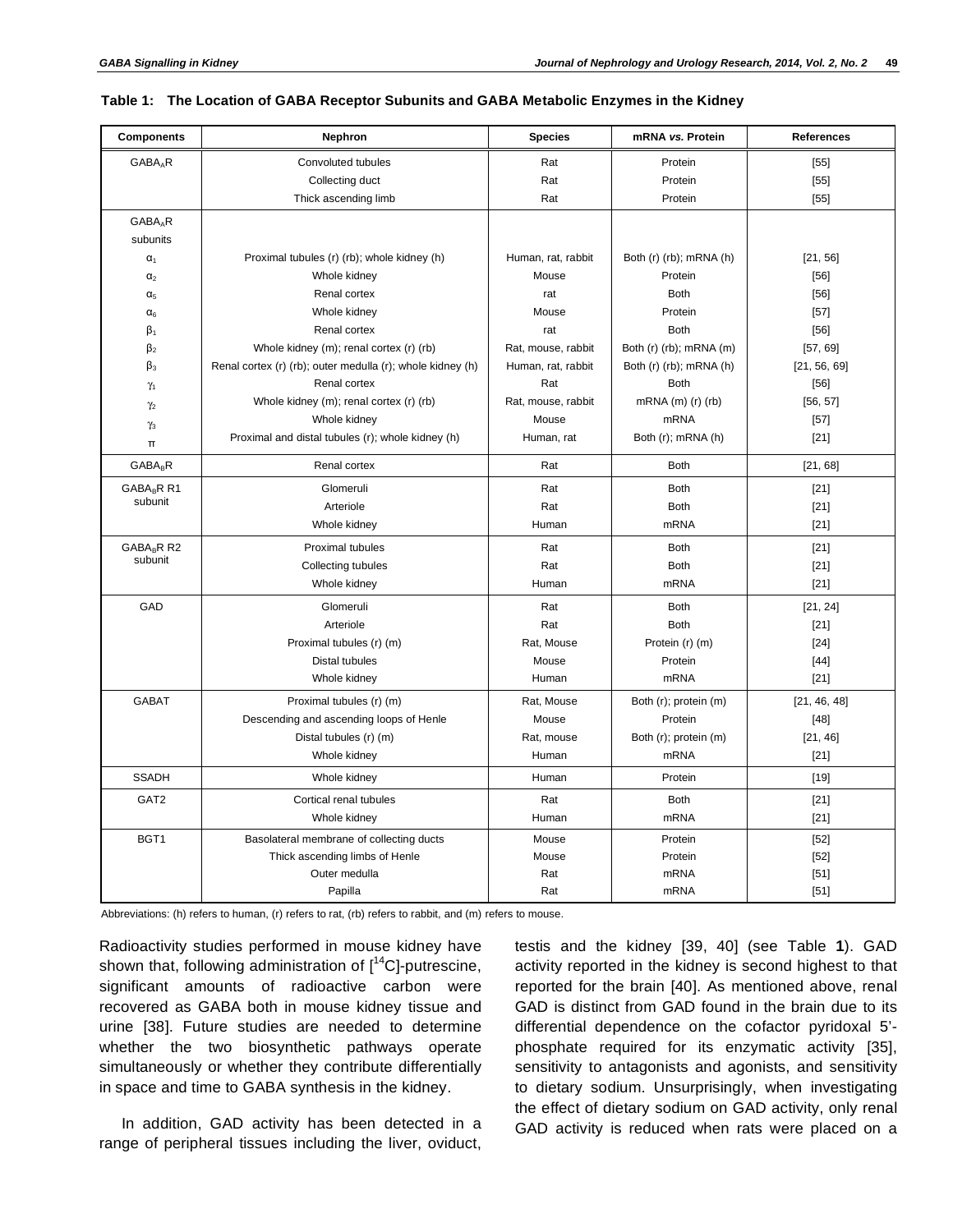low sodium diet [23]. Northern blot hybridisation experiments have shown that isolated cDNAs from rat and mouse brain libraries, encoding GAD65 and GAD67, do not hybridise to the RNA isolated from rat kidney [40, 41]. Functional studies in which GAD activity was assessed by measuring GABA radioactivity, report renal GAD is stabilised by ATP and NaCl (and in combination), whilst ATP inhibited brain GAD [42]. Conversely, radiometric assays performed on tissue from both rats and mice suggest that both kidney and brain derived GAD respond similarly to high concentrations of the inhibitor aminooxyacetic acid [32, 43]. Regarding the specific location of active GAD, studies utilising rat renal cortex homogenates indicate GAD activity is three times greater within proximal tubules relative to the glomeruli [23]. Conflicting immunohistochemistry studies show GAD65 and GAD67 staining predominately in the glomeruli and arterioles in rats [21] and yet mRNA for GAD was not detected in glomeruli isolated from mice [44]. GAD65 and GAD67 mRNA was however detected in the proximal and distal tubules in mice but not detected anywhere in the medulla [44]. In summary, data regarding the distribution and activity of GAD throughout the nephron, yielded from various studies, is somewhat disparate and evidence further speaks to the possibility of species differences in the importance of the GABA system in the kidney. In a disease context, GAD has been reported to be a major target for auto-antibodies generated in insulin-dependent diabetes mellitus [45] and as such the GAD expressed as an auto-antibody in renal tubules may contribute to diabetic tubulointerstitial disease. However, presently this is inconclusive and requires additional evidence for clarification [44].

In the CNS, GABA-T acts to catabolise GABA to succinate, in fitting with this established mechanism, quantification studies using rat kidney cortex homogenates have shown that GABA can be similarly catabolised by GABA-T to succinate [24]. Unlike renal GAD, renal GABA-T exhibits similar functional characteristics to neural GABA-T. Antibodies raised against mouse brain GABA-T have been shown to cross-react with renal GABA-T in the apical membrane of epithelial cells in the proximal and distal convoluted tubules [46]. Additionally studies performed on human kidney tissue, indicate neural and renal GABA-T both exhibit the necessity for the pyridoxal phosphate cofactor, respond similarly to specific inhibitors, have similar molecular weights, isoelectric pH, and substrate affinities [47]. Immunohistochemical studies have

shown that GABA-T appears to be predominantly localised in the renal cortex of both rats [21, 32] and mice [46, 48] and more specifically is expressed in cortical proximal and distal tubules [46] and in medullary descending and ascending loops of Henle in mice [48]. Interestingly, others report its substrate GABA, is expressed predominately in the rat renal medulla [22]. The lack of correlation in expression of GABA and GABA-T might reflect the presence of differential enzymes and/or the presence of a unique GABA uptake mechanism in the medulla [22]. Its possible that, higher levels of GABA in the renal medulla, relative to the renal cortex, may coincide with a decreased catabolic rate of GABA in the medulla, although, this fails to equate with the dense cortical expression of GABAARs in both rats and mice (discussed below).

In addition to the metabolic enzymes in the GABA shunt pathway, an active GABA uptake system also exists in the kidney, as it does in the CNS. Immunohistochemistry studies have detected the GABA transporter GAT2 on the basolateral side of cortical renal tubules in rats [21]. Functional studies performed on brush-border vesicles, derived from the proximal tubule luminal membrane, have shown active transport of GABA into the brush-border vesicles occurs in a sodium-dependent manner [49]. Authors of this study propose that high-affinity renal GABA transport might represent the need to maintain high intracellular levels of GABA in the intracellular space of rat renal cortical slices, or perhaps more importantly the need to minimise extracellular levels of GABA, which was also found in brush-border membrane vesicles [50]. The betaine/GABA transporter (BGT1), which has a higher affinity for GABA than betaine, has also been found in the renal medulla [51, 52] although studies to date have focused on its role in transporting the osmolyte betaine rather than establishing whether it contributes to the renal GABA system.

Lastly it has been reported that the concentration of GABA in the urine is higher than that measured in the blood [12, 53], which begs the question as to whether GABA is released by the kidney to exert an extramural effect? HPLC-fluorometric studies showed that the  $Na^{\dagger}/K^{\dagger}$ inhibitor ouabain stimulates a significant increase in the efflux of endogenous GABA from slices of rat renal cortex and medulla [54]. These researchers propose that the depolarising stimulusevoked release of GABA from kidney tissue provides preliminary evidence favouring an extramural function for GABA [54].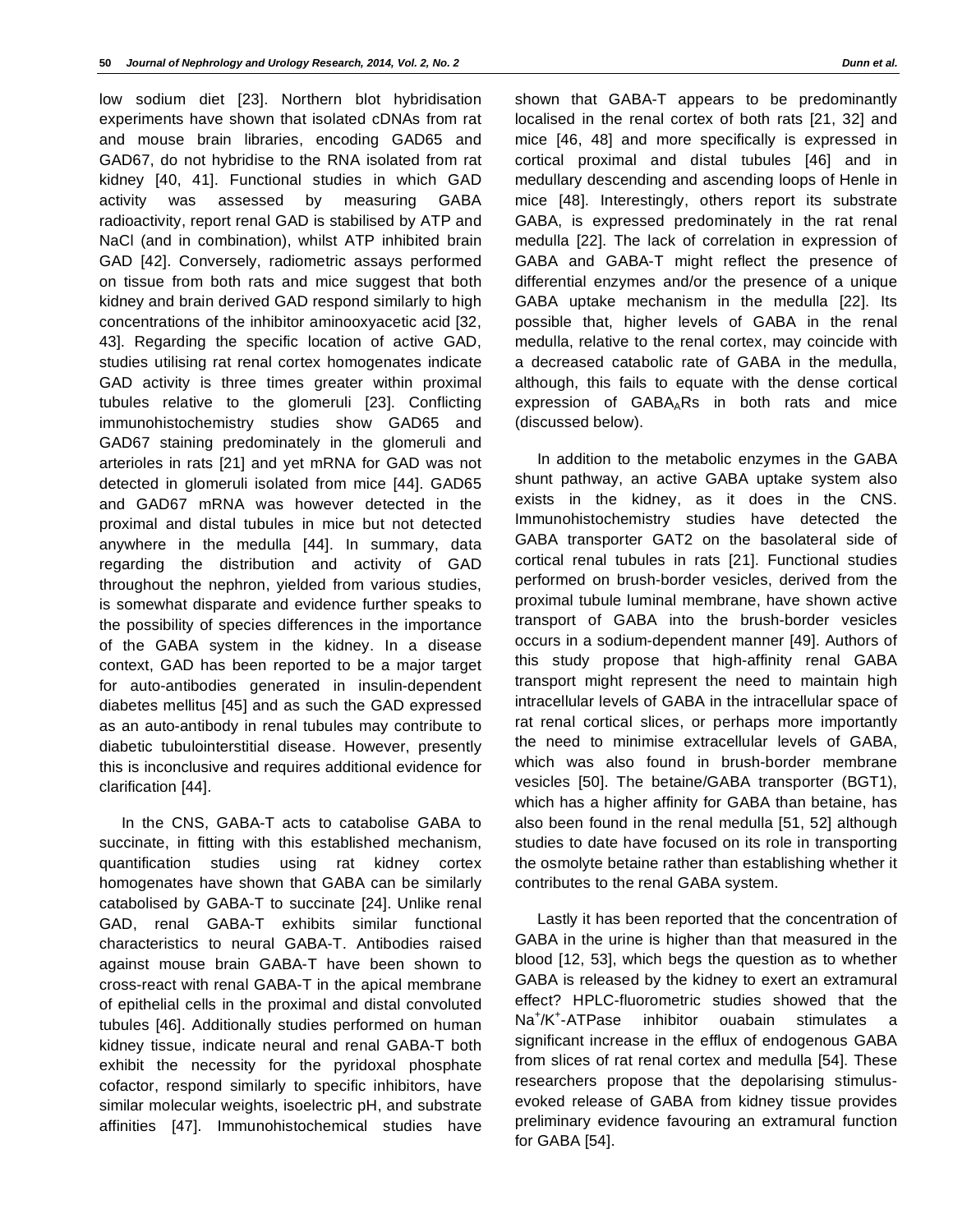#### **Localisation of GABAA Receptor Subunits in the Kidney**

Numerous studies now provide evidence for GABA receptor expression throughout the rat nephron. Radioreceptor binding studies and autoradiography studies performed in rats have identified binding sites for the GABAAR agonist muscimol in the convoluted tubules of the renal cortex, the collecting duct and the thick ascending limb of the loop of Henle [55]. These researchers confirmed that the binding sites were indeed conventional GABAA receptors by displacing  $(3H)$ -muscimol with muscimol, GABA, isoguvacine (GABAA receptor agonist) and bicuculline (GABA<sup>A</sup> receptor antagonist). Accumulating evidence shows that specific GABAAR subunits are present within the kidney in a range of species (see Table **1**). Immunoprecipitation studies and <sup>36</sup>Cl-uptake studies have identified a novel functional  $GABA_AR$  within the proximal tubular cells of the rat kidney, co-assembled as  $\alpha_5 \beta_1 Y_1$  [56]. More recent studies having similarly detected  $\alpha_1$  and  $\beta_3$  subunits in the renal cortex, have additionally detected  $\pi$  subunit mRNA and protein in Wistar-Kyoto rats [21]. Interestingly,  $GABA_A \pi$  subunit mRNA levels are significantly reduced in spontaneously hypertensive rats (SHR) compared to wild-type rats on a normal salt diet, there was no significant differences reported on a high salt diet. Immunohistochemical observations indicate that the  $\alpha_1$ ,  $\beta_3$  and  $\pi$  subunits were mainly localised apically in cortical tubules, whereas immunoblot experiments reveal a potential novel combination of these  $GABA_A$ receptor subunits in the kidney [21]. Interestingly, opposing evidence exists for the specific renal expression of the  $\alpha_5$ ,  $\beta_1$ ,  $\beta_2$ ,  $\beta_3$ ,  $\gamma_1$  and  $\gamma_2$  subunits of GABAA receptors [21, 56], this may again be due to the different PCR techniques or the different rat strains used in these two studies.

Studies in mice have detected mRNA expression of GABA<sub>A</sub>R  $\alpha_2$ ,  $\alpha_6$ ,  $\beta_2$ ,  $\gamma_2$ ,  $\gamma_3$  subunits in the renal system. Western blot experiments reveal a greater expression of GABAAR protein in the mouse medulla than mouse cortex [57]. Currently, it is unclear as to whether the amount of GABA in the mouse medulla compliments the expression of GABAAR protein. Collectively, data suggest that different forms of GABAARs, are located along the rat nephron in different species, which likely consist of different subunit combinations, thereby exerting different pharmacological characteristics. To fully appreciate the potential signalling functions of the renal GABA system, future studies must first establish

the different subunit compositions of  $GABA<sub>A</sub>RS$  located throughout the kidney.

It is well established that  $GABA<sub>A</sub>RS$  are modulated by benzodiazepines [58-61] and it has been suggested that peripheral benzodiazepine receptors (PBR), unrelated to GABAARs, also activated by benzodiazepines, are present in the kidney. Studies propose variations in benzodiazepine binding to PBRs in the kidney following acute angiotensin II infusion [62], in SHR models [63-65], and after angiotensin IIinduced hypertension [66]. Moreover, more recent studies report selective PBR agonists are protective against ischemic renal injury in rats [67]. Interestingly the potential for renal GABA and GABA<sub>A</sub>Rs, or their potential renoprotective role is not investigated in this study and yet given the accumulating evidence for a functional GABA system in the kidney it certainly seems feasible that GABA<sub>A</sub>Rs might be involved in the reported PBR agonist-evoked protection against ischemic renal injury.

Unlike GABA<sub>A</sub>Rs, very little is known about GABABRs in the kidney. Autoradiographic studies have detected binding sites for the  $GABA_BR$  agonist baclofen, indicating a potential presence of  $GABA_BRS$ in the kidney. These binding sites were exclusively detected in the rat renal cortex and absent from the medulla [68]. Specifically,  $GABA_BR$  R1 and R2 subunits have been detected at both the mRNA and protein level in the rat renal cortex [21], the R1 subunit being detected in the glomeruli, arterioles and renal tubules, and R2 subunit detected in the proximal-like tubules and collecting duct-like tubules [21]. Contrary to detection of GABA<sub>A</sub>R subunits in the proximal tubules [55, 56, 69], the detection of  $GABA_BRs$  within the renal cortex and the dense expression of GAD in the proximal tubules in rats [23], electron microscopy studies failed to detect GABA immunoreactive structures in both the renal corpuscles and proximal convoluted tubules in rats [22]. Future studies are required to reconcile expression of both types of GABA receptors with GABA and its metabolic enzymes in rat kidneys.

#### **The Function of GABA in the Kidney**

In light of the evidence for the presence of GABA, its metabolic enzymes and both  $GABA_A$  and  $GABA_B$ receptors in the kidney of a range of mammalian species, including humans [21, 56] it seems plausible that there is a physiologically relevant role, or roles, for the renal GABA system.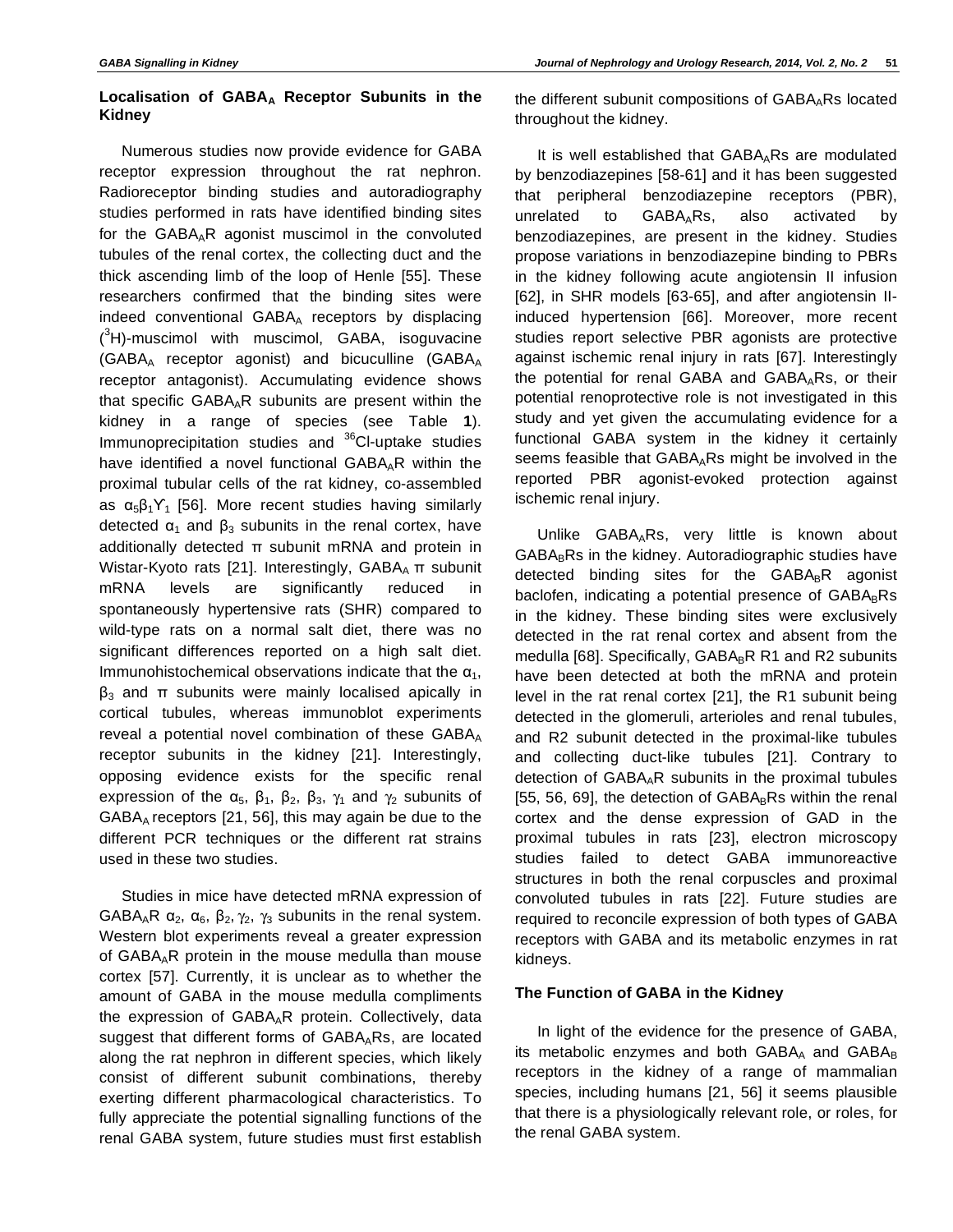#### **Antihypertensive Role of GABA**

There is increasing evidence that suggests GABA is able to modulate renal functions, such as urine formation, blood flow and sympathetic neurotransmitter release. Experiments performed using isolated perfused rat kidney indicate that GABA may modulate urine formation, by stimulating an increase in the fractional excretion of water, sodium and glucose, presumably by acting on  $GABA_B R$  to induce vasoconstriction at the afferent arteriole [70]. In support of this, a more recent study showed that in vivo administration of baclofen, induced diuresis, natriuresis kaliuresis and increased glucose exaction in anaesthetised rats [71]. Alternative data collected from isolated perfused rat kidney studies, demonstrate GABA-mediated suppression of renal nerve stimulation, due to attenuation of noradrenaline release and vasoconstriction, as a result of the activation of presynaptic  $GABA_BRS$  [72]. This suppressive effect of GABA on noradrenaline release has also been reported in SHR, when GABA was perfused via the mesenteric artery [73]. Analogous to GABA, perfusion with baclofen inhibits perivascular nerve stimulationinduced increases in perfusion pressure and noradrenaline release in the mesenteric arterial bed [73], and isolated perfused rat kidney [72].

In addition to this suppressive effect on sympathetic nerve activity, GABA has been shown to have antihypertensive properties. Interestingly, both intracerebroventricular (ICV) injections [74] and oral administration [75] of GABA reduced blood pressure in SHR [73] and to a lesser extent in normotensive rats [74]. ICV injections of GABA also caused a significant reduction in heart rate in SHR and to a lesser extent in normotensive rats, an observation that was not recapitulated when GABA was administered orally. Microinjections of baclofen, into the paraventricular nucleus of the hypothalamus caused a similar reduction in arterial blood pressure in SHR to that observed in response to GABA [75]. Also, ICV injections of muscimol, caused a decrease in mean arterial blood pressure in stroke-prone SHR [76] and in anesthetised cats [77-79]. GABA and muscimol have been shown to cause a reduction in blood pressure, heart rate and renal nerve discharge more effectively when administered by an ICV injection relative to an intravenous injection [77, 79]. This effect was reversed by intravenous administration of bicuculline [77-79]. This implies that the hypotensive effect of GABA and muscimol in anesthetised cats is mediated by CNS stimulation rather than acting on a peripheral site of action. A later study showed that pretreatment with sarthran, an angiotensin receptor antagonist, reduced the hypotensive effect of GABA and the hypertensive effect of bicuculline in SHR and normotensive rats [80] implying that the hypotensive effect of GABA is mediated via the angiotensin system in the CNS. The above evidence suggests that the effect of GABA on reducing blood pressure, heart rate and sympathetic nerve responses is consistent in all species studied to date. Depending on the manner in which GABA was administered, and the specific location within the body, the antihypertensive effect was mediated either through GABA<sub>A</sub>Rs or GABA<sub>B</sub>Rs. In extension, overexpression of the GABABR1 gene in the brain, specifically the nucleus of the solitary tract, results in an increase in blood pressure and heart rate in normotensive rats [81]. This adds credibility to the notion that the GABAergic system plays an essential role in regulating blood pressure in the brain. It should be the subject of future research to determine if the antihypertensive effect of GABA, or analogues with similar properties, will have any therapeutic advantages to humans.

#### **Renoprotective Role of GABA**

In addition to the antihypertensive role of GABA in the kidney, a renoprotective role in acute renal failure in rats has been indicated. The enhancement of renal sympathetic nerve activity and noradrenaline overflow are paramount to the progression of ischemia/ reperfusion induced renal injury. Oral administration of GABA in rats, attenuates the physiological changes associated with glycerol-induced acute renal failure including, an increase in body weight, kidney weight, blood urea and creatinine [82]. More recent studies have shown that intravenous treatment with GABA or intravenous treatment with baclofen, attenuates the enhanced renal sympathetic nerve activity and the associated increase in noradrenaline overflow known to occur in ischemic acute kidney injury in rats [83]. Thus, the suppressive role of GABA on the enhanced nerve activity, seemingly via  $GABA_BRS$ , serves to suppress renal dysfunction, which may be therapeutically relevant in treating acute renal failure in humans. In support of the relevance of the renoprotective role of GABA in a clinical setting, GABA also elicits a protective role against cisplatin-induced acute kidney injury in rats [84]. Takano et al. (2014) proposed that since over stimulation of renal sympathetic nerve activity is associated with the renin-angiotensinaldosterone system, activation of GABABRs in the distal-like tubules might alter this system [21].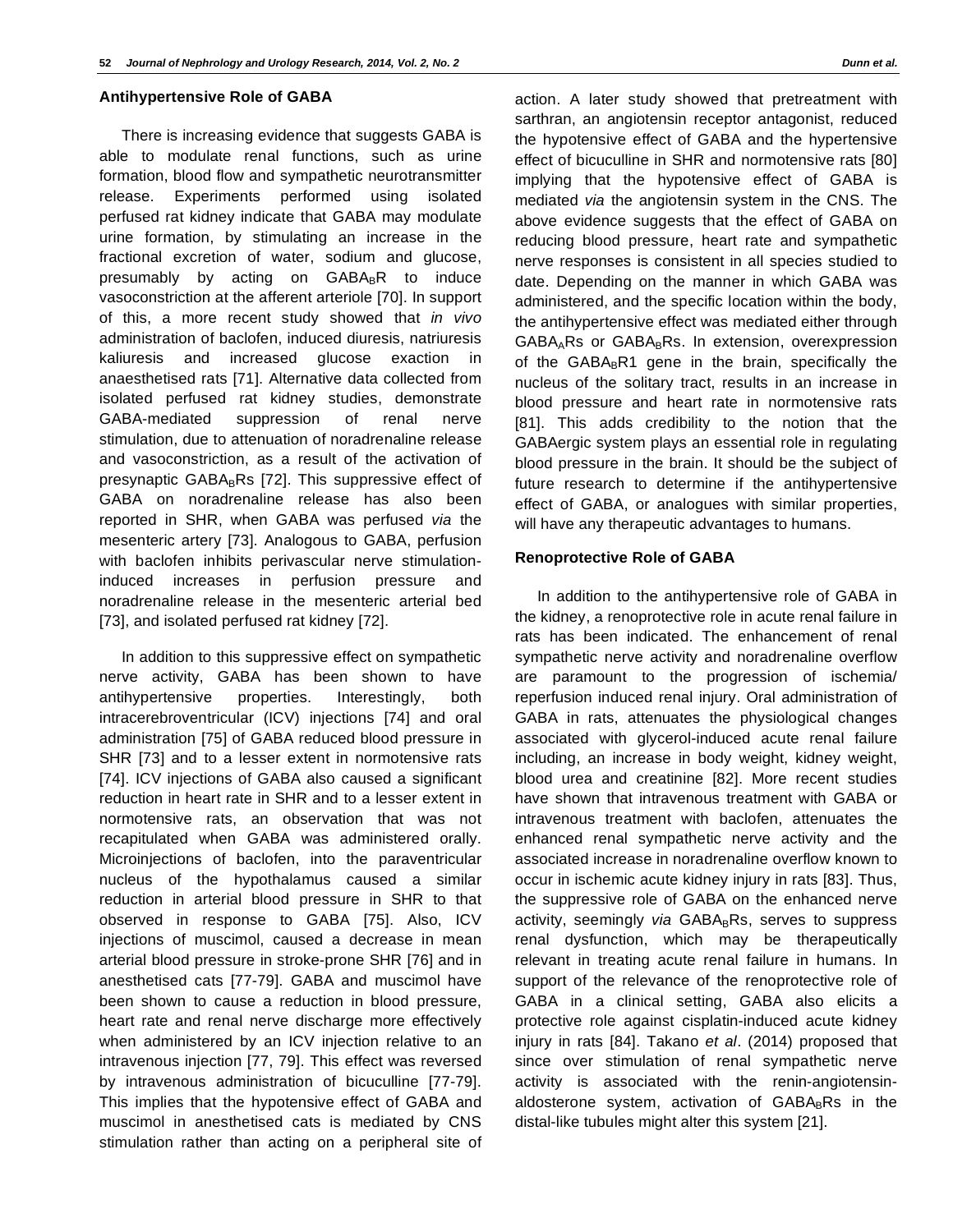

**Figure 1: DIC imaging of GABA-evoked pericyte-mediated constriction of in situ vasa recta capillaries.** (**Ai-iii**) Images of vasa recta capillaries are taken from a time series experiment in which kidney slices were exposed to GABA (3 μM). Vessel diameter was measured every 5 s throughout the course of the experiment at the pericyte site (red dashed lines) and the corresponding non-pericyte site (green dashed lines) of the same vasa recta. (**Ai-iii**) Yellow dotted circles denote the pericyte. (**Ai**) A typical field of view of vasa recta superfused with PSS under control conditions. (**Aii**) Application of GABA (3 μM) caused a reduction in vasa recta diameter at the pericyte site. (**Aiii**) Following the removal of GABA from the perfusate, a further reduction in vasa recta diameter at the pericyte site occurs. (**B**) Depicts a representative trace of percentage change in vasa recta diameter at pericyte site (black trace) and non-pericyte site (grey trace) over time in response to GABA (3 μM) exposure. (**C**) Mean data showing percentage change in vessel diameter at pericyte sites (black bar) and non-pericyte sites (grey bar) during the presence of GABA (3 μM). GABA-evoked a significantly greater vasoconstriction of vasa recta at pericyte sites relative to non-pericyte sites. Values are mean SEM, \* P<0.001, n = 12.

Additional evidence favouring a protective role for GABA in the kidney has been demonstrated following oral administration of GABA in nephrectomised rats, the effect of GABA being attenuation of fibrosis and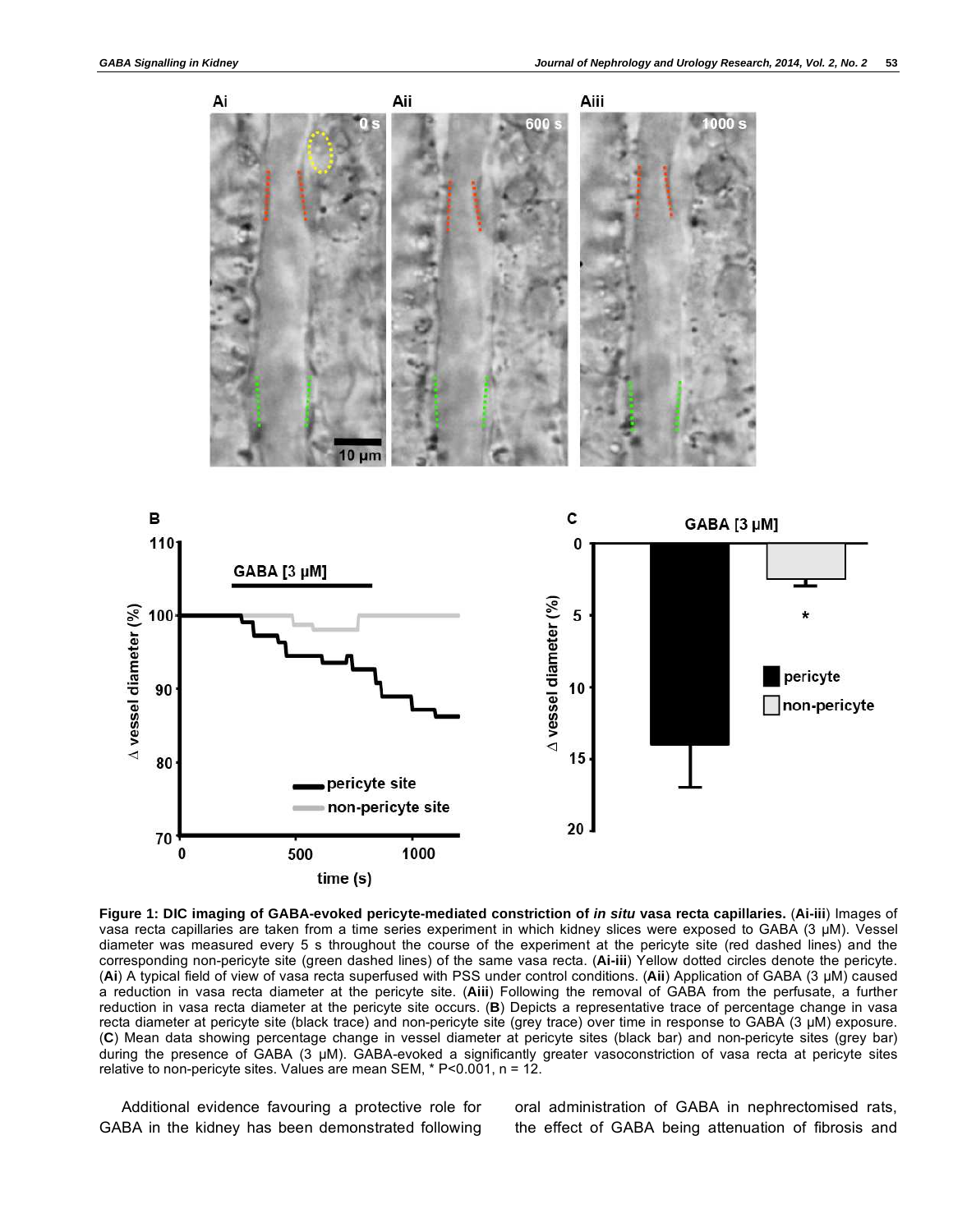atrophy, primarily in renal tubules. Specifically, GABA resulted in a reduction in renal functional losses as determined by measuring creatinine, serum urea nitrogen, urinary protein levels, and the increased expression of TGF-  $\beta_1$  and fibronectin in renal tubules [85]. Conversely, GABA failed to exert significant protective effects in the glomeruli. Selective GABA<sub>A</sub>R and  $GABA_BR$  agonists reproduced the  $GABA$ -mediated amelioration of renal functions, suggesting a role for both GABA<sub>A</sub>Rs and GABA<sub>B</sub>Rs in improved outcomes in nephrectomised rats. Interestingly, expressions of both  $GABA<sub>A</sub>RS$  and  $GABA<sub>B</sub>Rs$  in proximal tubules were decreased in nephrorectomised rats, which was later increased following GABA administration [85]. These preliminary results imply that oral administration of GABA might offer beneficial outcomes such as reducing fibrosis and attenuating renal dysfunction, when used in conjunction with other medication, to treat renal failure.

#### **Regulation of Blood Flow by GABA**

Beyond its role as a neurotransmitter in the CNS, some studies have shown that GABA can regulate blood flow. For instance, the uptake of GABA into astrocytes has been shown to stimulate vasoconstriction of blood vessels, within the nerve layer of the olfactory bulb, which was attenuated by the inhibition of GABA uptake by an mGAT4 inhibitor, SNAP 5114, in mice [86]. Other studies have shown that GABA can serve as a vasodilator via its action on vascular smooth muscle cells surrounding blood vessels in different regions of the brain in dogs [87], rats [88], and rabbits [89].

Contractile pericytes are known to regulate capillary diameter in a similar way to their counterpart vascular smooth muscle cells that surround larger vessels [90- 98]. In whole mount retinae, application of GABA receptor blockers caused pericyte-mediated vasoconstriction; implying endogenous GABA may act as a tonic vasodilator in the retina. Pericytes are expressed throughout all mammalian tissues and organs including the kidney and recent studies have highlighted the importance of renal pericytes in regulating medullary blood flow and the associated maintenance of the cortico-medullary gradient required for appropriate urine concentration [99]. Given that GABA is known to induce vasoconstriction in the afferent arteriole in the rat kidney [70] and may act to tonically regulate capillary diameter via pericytes in the retina [96], we examined whether GABA acted at vasa recta pericytes in the renal medulla to alter capillary

diameter and blood flow in this region. Using a live kidney slice model [98], we have demonstrated that GABA causes pericyte-mediated vasoconstriction of vasa recta (Figure **1**). These data describe a novel role for GABA in pericyte-mediated regulation of medullary blood flow (MBF).

#### **CONCLUSION**

Although the expression of the renal GABA system has been explored for several decades, the precise function, and importance, of this system within the kidney remains obscure. More recent progress has established GABA as having both an antihypertensive and renoprotective role within the kidney, although the precise mechanism(s) remain undetermined at present. Further investigations are needed to establish the physiological relevance of these GABA-mediated effects and whether there is a therapeutic potential for these findings in humans. In light of the research discussed, it is evident that GABA can be synthesised within the kidney and it is also present within blood and urine. Future studies focusing on defining the function of the renal GABA system may help identify if it can be used as therapeutic targets for treatment of kidney diseases. As to the role of GABA as a modulator of MBF *via* its action at vasa recta pericytes, further investigations are underway in our laboratory. It is apparent that a role for GABA in non-neural tissues is emerging and more research is needed to provide greater insight in the significance of the renal GABA system.

#### **ACKNOWLEDGEMENTS**

We gratefully acknowledge the financial support of Kidney Research UK, Medway School of Pharmacy and the University of Kent.

#### **REFERENCES**

- [1] Roberts E, Frankel S. Gamma-Aminobutyric acid in brain: its formation from glutamic acid. J Biol Chem 1950; 1: 55-63.
- [2] Tanaka C. Gamma-Aminobutyric acid in peripheral tissues. Life Sci 1985; 24: 2221-2235. http://dx.doi.org/10.1016/0024-3205(85)90013-X
- [3] Tillakaratne NJ, Medina-Kauwe L, Gibson KM. Gamma-Aminobutyric acid (GABA) metabolism in mammalian neural and nonneural tissues. Comp Biochem Physiol A Physiol 1995; 2: 247-63.
- [4] Barnard EA, Skolnick P, Olsen RW, et al. International Union of Pharmacology. XV. Subtypes of gamma-aminobutyric acidA receptors: classification on the basis of subunit structure and receptor function. Pharmacol Rev 1998; 2: 291- 313.
- [5] Luscher B, Fuchs T, Kilpatrick CL. GABAA receptor trafficking-mediated plasticity of inhibitory synapses. Neuron 2011; 3: 385-409. http://dx.doi.org/10.1016/j.neuron.2011.03.024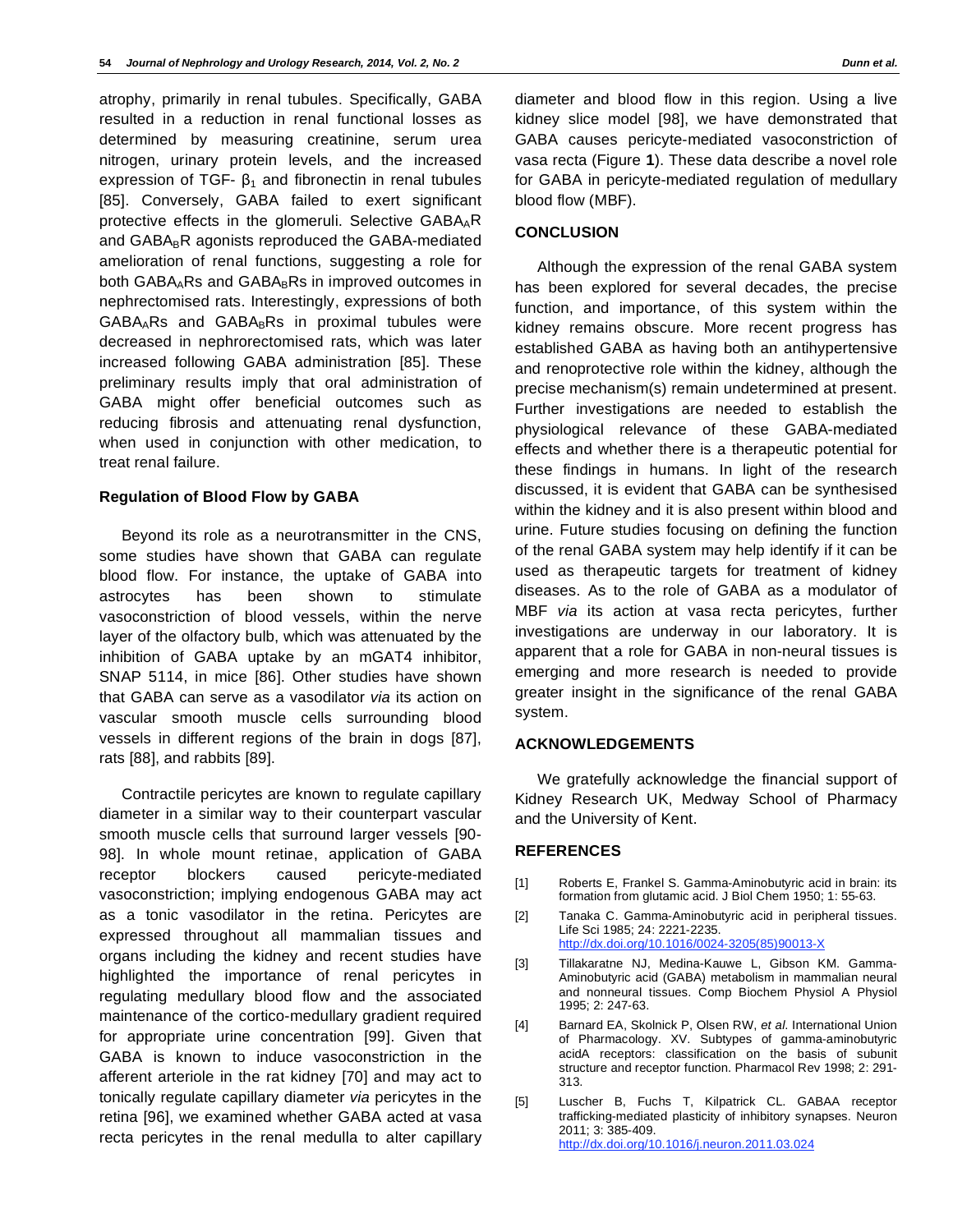- [6] Kaupmann K, Huggel K, Heid J, et al. Expression cloning of GABA(B) receptors uncovers similarity to metabotropic glutamate receptors. Nature 1997; 6622: 239-46. http://dx.doi.org/10.1038/386239a0
- [7] Marshall FH, Jones KA, Kaupmann K, Bettler B. GABAB receptors - the first 7TM heterodimers. Trends Pharmacol Sci 1999; 10: 396-9. http://dx.doi.org/10.1016/S0165-6147(99)01383-8
- [8] Bartoi T, Rigbolt KT, Du D, Kohr G, Blagoev B, Kornau HC. GABAB receptor constituents revealed by tandem affinity purification from transgenic mice. J Biol Chem 2010; 27: 20625-20633. http://dx.doi.org/10.1074/jbc.M109.049700
- [9] Schwenk J, Metz M, Zolles G, et al. Native GABA(B) receptors are heteromultimers with a family of auxiliary subunits. Nature 2010; 7295: 231-5. http://dx.doi.org/10.1038/nature08964
- [10] Olsen R, DeLorey T. GABA Synthesis, Uptake and Release. Basic Neurochemistry: Molecular, Cellular and Medical Aspects. 6th ed. Philadelphia: Lippincott-Raven 1999 http://www.ncbi.nlm.nih.gov/books/NBK27979/
- [11] Wilson WE, Hill RJ, Koeppe RE. The metabolism of gammaaminobutyric acid-4-C14 by intact rats. J Biol Chem 1959; 2: 347-9.
- [12] Erdö S, Kiss B. Presence of GABA, glutamate decarboxylase, and GABA transaminase in peripheral tissues: a collection of quantitative data. GABAergic mechanisms in the mammalian periphery New York: Raven Press 1986; pp. 5-17.
- [13] Del Rio RM. y-Aminobutyric acid system in rat oviduct. The Journal of Biological Chemistry 1981; 1: 9816-9.
- [14] Erdö SL, Wolff JR. gamma-Aminobutyric acid outside the mammalian brain. J Neurochem 1990; 2: 363-72. http://dx.doi.org/10.1111/j.1471-4159.1990.tb01882.x
- [15] Boldizsár HK, Wekerle L, Vén E, Sarlós P, Barna J. Neurotransmitter Amino Acids as Modulators of Biological Processes of Spermatozoa. In: Erdö S, editor. GABA Outside the CNS: Springer Berlin Heidelberg 1992; pp. 199-211. http://dx.doi.org/10.1007/978-3-642-76915-3\_14
- [16] Okada Y, Taniguchi H, Schimada C. High concentration of GABA and high glutamate decarboxylase activity in rat pancreatic islets and human insulinoma. Science 1976; 4265: 620-2. http://dx.doi.org/10.1126/science.185693
- [17] Sorenson RL, Garry DG, Brelje TC. Structural and functional considerations of GABA in islets of Langerhans. Beta-cells and nerves. Diabetes 1991; 11: 1365-74. http://dx.doi.org/10.2337/diab.40.11.1365
- [18] Oset-Gasque M, Castro E, Gonzalez MP. GABAergic Mechanisms in Bovine Adrenal Chromaffin Cells: Their Role in the Regulation of Catecholamine Secretion. In: Erdö S, editor. GABA Outside the CNS: Springer Berlin Heidelberg 1992; pp. 167-81. http://dx.doi.org/10.1007/978-3-642-76915-3\_12
- [19] Chambliss KL, Lee CF, Ogier H, Rabier D, Jakobs C, Gibson KM. Enzymatic and immunological demonstration of normal and defective succinic semialdehyde dehydrogenase activity in fetal brain, liver and kidney. J Inherit Metab Dis 1993; 3: 523-6. http://dx.doi.org/10.1007/BF00711671
- [20] Ma N, Aoki E, Semba R. An immunohistochemical study of aspartate, glutamate, and taurine in rat kidney. J Histochem Cytochem 1994; 5: 621-6. http://dx.doi.org/10.1177/42.5.7908911
- [21] Takano K, Yatabe MS, Abe A, et al. Characteristic Expressions of GABA Receptors and GABA Producing/Transporting Molecules in Rat Kidney. PLoS One 2014; 9: e105835. http://dx.doi.org/10.1371/journal.pone.0105835
- [22] Parducz A, Dobo E, Wolff JR, Petrusz P, Erdo SL. GABAimmunoreactive structures in rat kidney. J Histochem Cytochem 1992; 5: 675-80. http://dx.doi.org/10.1177/40.5.1573248
- [23] Goodyer PR, Mills M, Scriver CR. Properties of gammaaminobutyric acid synthesis by rat renal cortex. Biochim Biophys Acta 1982; 3: 348-57. http://dx.doi.org/10.1016/0304-4165(82)90027-7
- [24] Lancaster G, Mohyuddin F, Scriver CR, Whelan DT. A aminobutyrate pathway in mammalian kidney cortex. Biochim Biophys Acta 1973; 2: 229-40. http://dx.doi.org/10.1016/0304-4165(73)90069-X
- [25] Lyon ML, Pitts RF. Species differences in renal glutamine synthesis in vivo. Am J Physiol 1969; 1: 117-22.
- [26] Haber B, Kuriyama K, Roberts E. An anion stimulated Iglutamic acid decarboxylase in non-neural tissues: Occurrence and subcellular localization in mouse kidney and developing chick embryo brain. Biochem Pharmacol 1970; 0: 1119-1136. http://dx.doi.org/10.1016/0006-2952(70)90373-4
- [27] Alleyne GA. Renal metabolic response to acid-base changes. II. The early effects of metabolic acidosis on renal metabolism in the rat. J Clin Invest 1970; 5: 943-51. http://dx.doi.org/10.1172/JCI106314
- [28] Erdö SL, Dobo E, Parducz A, Wolff JR. Releasable GABA in tubular epithelium of rat kidney. Experientia 1991; 3: 227-9.
- [29] Pitts RF, Pilkington LA, MacLeod MB, Leal-Pinto E. Metabolism of glutamine by the intact functioning kidney of the dog. Studies in metabolic acidosis and alkalosis. J Clin Invest 1972; 3: 557-65.
- [30] Hems DA. Metabolism of glutamine and glutamic acid by isolated perfused kidneys of normal and acidotic rats. Biochem J 1972; 3: 671-80.
- [31] Nissim I, Yudkoff M, Segal S. Metabolic fate of glutamate carbon in rat renal tubules. Studies with 13C nuclear magnetic resonance and gas chromatography-mass spectrometry. Biochem J 1987; 2: 361-70.
- [32] Goodyer PR, Lancaster G, Villeneuve M, Scriver CR. The relationship of 4-aminobutyric acid metabolism to ammoniagenesis in renal cortex. Biochim Biophys Acta 1980; 2: 191-200.
- [33] Tursky T, Lassanova M, Pavlakovicova K. The effect of chronic acidosis on the activity of renal glutamate decarboxylase and GABA-transaminase. Bratisl Lek Listy 1994; 10: 469-74.
- [34] Scriver CR, Whelan DT. Glutamic acid decarboxylase (GAD) in mammalian tissue outside the central nervous system, and its possible relevance to hereditary vitamin B6 dependency with seizures. Ann NY Acad Sci 1969; 1: 83-96.
- [35] Whelan DT, Scriver CR, Mohyuddin F. Glutamic Acid Decarboxylase and Gamma-aminobutyric Acid in Mammalian Kidney. Nature 1969; 5222: 916-7. http://dx.doi.org/10.1038/224916a0
- [36] Burgmeier N, Zawislak R, Defeudis FV, Bollack C, Helwig J. Glutamic acid decarboxylase in tubules and glomeruli isolated from rat kidney cortex. European Journal of Biochemistry 1985; 2: 361-4. http://dx.doi.org/10.1111/j.1432-1033.1985.tb09109.x
- [37] Seiler N, Wiechmann M, Fischer HA, Werner G. The incorporation of putrescine carbon into Y-aminobutyric acid in rat liver and brain in vivo. Brain Res 1971; 2: 317-25. http://www.sciencedirect.com/science/article/pii/0006899371 906639
- [38] Henningsson S, Rosengren E. The effect of nandrolone, an anabolic steroid on putrescine metabolism in the mouse. Br J Pharmacol 1976; 3: 401-6.
- [39] Erdö SL. Peripheral GABAergic mechanisms. Trends Pharmacol Sci 1985; 0: 205-8.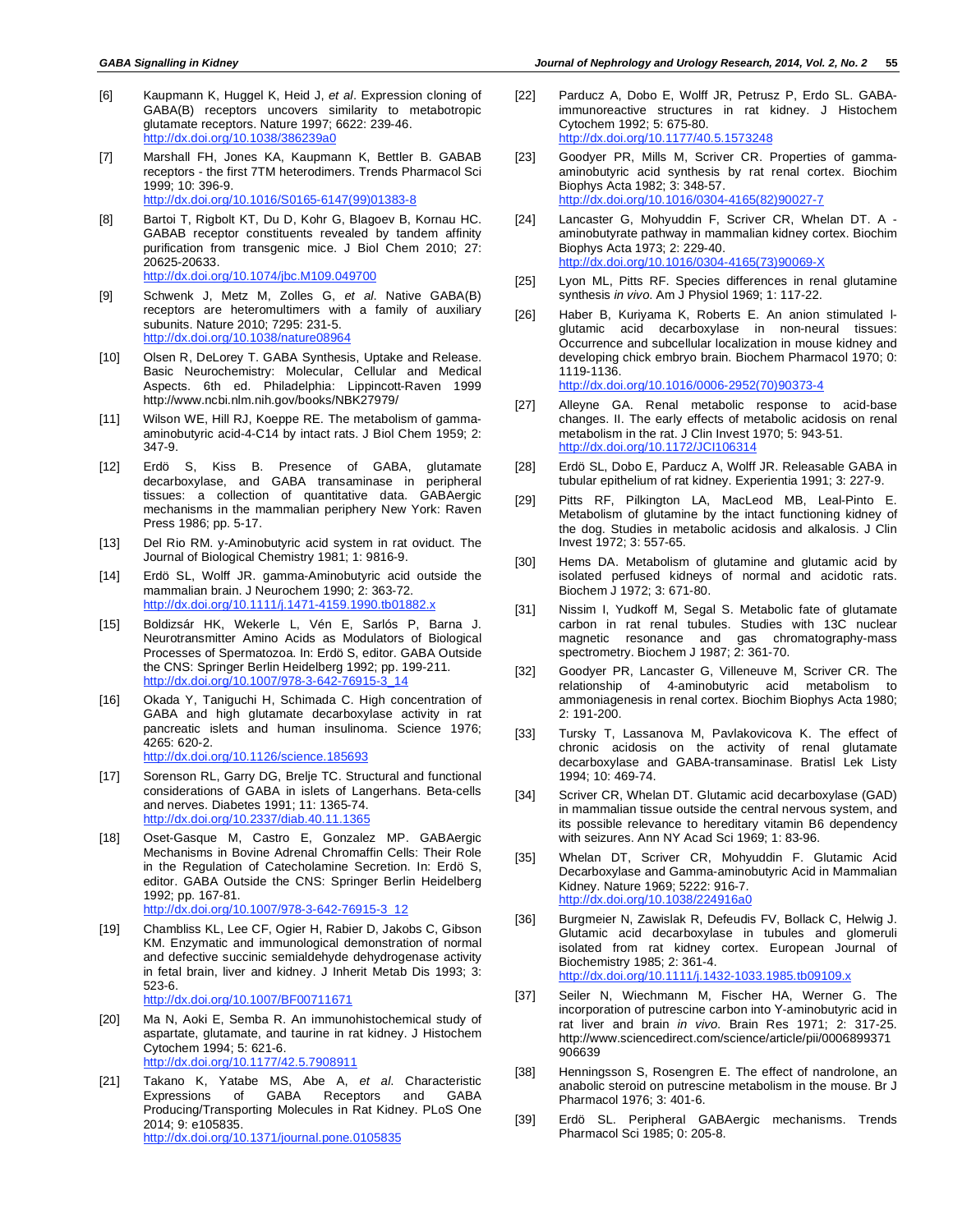http://www.sciencedirect.com/science/article/pii/0165614785 900963

- [40] Tillakaratne NJ, Erlander MG, Collard MW, Greif KF, Tobin AJ. Glutamate decarboxylases in nonneural cells of rat testis and oviduct: differential expression of GAD65 and GAD67. J Neurochem 1992; 2: 618-27.
- [41] Faulkner-Jones BE, Cram DS, Kun J, Harrison LC. Localization and quantitation of expression of two glutamate decarboxylase genes in pancreatic beta-cells and other peripheral tissues of mouse and rat. Endocrinology 1993; 6: 2962-72.
- [42] Turský T, Bandžuchová E. An endogenous activator of renal glutamic acid decarboxylase. European Journal of Biochemistry 1999; 3: 696-703. http://dx.doi.org/10.1046/j.1432-1327.1999.00413.x
- [43] Drummond RJ, Phillips AT. L-glutamic acid decarboxylase in non-neural tissues of the mouse. J Neurochem 1974; 6: 1207-13.
- [44] Liu ZH, Striker LJ, Hattori M, Yang CW, Striker GE. Localization of glutamic acid decarboxylase in the kidneys of nonobese diabetic mice. Nephron 1996; 4: 662-6.
- [45] Harrison LC, Honeyman MC, DeAizpurua HJ, Schmidli RS, Colman PG, Tait BD, et al. Inverse relation between humoral and cellular immunity to glutamic acid decarboxylase in subjects at risk of insulin-dependent diabetes. Lancet 1993; 8857: 1365-9.
- [46] Wu JY, Denner LA, Wei SC, Lin CT, Song GX, Xu YF, et al. Production and characterization of polyclonal and monoclonal antibodies to rat brain L-glutamate decarboxylase. Brain Res 1986; 1-2: 1-14.
- [47] White HL, Sato TL. GABA-transaminases of human brain and peripheral tissues--kinetic and molecular properties. J Neurochem 1978; 1: 41-7.
- [48] Van Gelder NM. A possible enzyme barrier for gammaaminobutyric acid in the central nervous system. Prog Brain Res 1968: 259-71.
- [49] Goodyer PR, Rozen R, Scriver CR. A gamma-aminobutyric acid-specific transport mechanism in mammalian kidney. Biochim Biophys Acta 1985; 1: 45-54.
- [50] Sidhu HS, Wood JD. Gamma-Aminobutyric acid uptake by rat kidney brush-border membrane vesicles. Experientia 1989; 8: 726-8.
- [51] Miyai A, Yamauchi A, Moriyama T, Kaneko T, Takenaka M, Sugiura T, et al. Expression of betaine transporter mRNA: its unique localization and rapid regulation in rat kidney. Kidney Int 1996; 3: 819-27.
- [52] Zhou Y, Holmseth S, Hua R, Lehre AC, Olofsson AM, Poblete-Naredo I, et al. The betaine-GABA transporter (BGT1, slc6a12) is predominantly expressed in the liver and at lower levels in the kidneys and at the brain surface. Am J Physiol Renal Physiol 2012; 3: F316-28.
- [53] Tallan HH, Moore S, Stein WH. Studies on the free amino acids and related compounds in the tissues of the cat. J Biol Chem 1954; 2: 927-39.
- [54] Erdo SL, Wolff JR. gamma-Aminobutyric acid outside the mammalian brain. J Neurochem 1990; 2: 363-72.
- [55] Amenta F, Cavallotti C, Iacopino L, Erdo SL. Autoradiographic localization of the GABAA receptor agonist [3H]-muscimol within rat kidney. Pharmacology 1988; 6: 390- 5.
- [56] Sarang SS, Lukyanova SM, Brown DD, Cummings BS, Gullans SR, Schnellmann RG. Identification, coassembly, and activity of gamma-aminobutyric acid receptor subunits in renal proximal tubular cells. J Pharmacol Exp Ther 2008; 1: 376-82.
- [57] Tyagi N, Lominadze D, Gillespie W, Moshal KS, Sen U, Rosenberger DS, et al. Differential expression of gamma-

aminobutyric acid receptor A (GABA(A)) and effects of homocysteine. Clin Chem Lab Med 2007; 12: 1777-84.

- [58] Smith GB, Olsen RW. Functional domains of GABAA receptors. Trends Pharmacol Sci 1995; 5: 162-8.
- [59] Sigel E, Buhr A. The benzodiazepine binding site of GABAA receptors. Trends Pharmacol Sci 1997; 11: 425-9.
- [60] Ernst M, Brauchart D, Boresch S, Sieghart W. Comparative modeling of GABA(A) receptors: limits, insights, future developments. Neuroscience 2003; 4: 933-43.
- [61] Ogris W, Poltl A, Hauer B, Ernst M, Oberto A, Wulff P, et al. Affinity of various benzodiazepine site ligands in mice with a point mutation in the GABAA receptor B2 subunit. Biochemical Pharmacology 2004; 8: 1621-9.
- [62] Holmes PV, Drugan RC. Angiotensin II rapidly modulates the renal peripheral benzodiazepine receptor. Eur J Pharmacol 1992; 2: 189-90.
- [63] Regan JW, Yamamura HI, Yamada S, Roeske WR. High affinity [3H]flunitrazepam binding: characterization, localization, and alteration in hypertension. Life Sci 1981; 9: 991-8. http://dx.doi.org/10.1016/0024-3205(81)90744-X

- [64] Taniguchi T, Wang JK, Spector S. Changes in platelet and renal benzodiazepine binding in spontaneously hypertensive rats. Eur J Pharmacol1981; 4: 587-8.
- [65] Thyagarajan R, Brennan T, Ticku MK. GABA and benzodiazepine binding sites in spontaneously hypertensive rat. Eur J Pharmacol 1983; 3-4: 127-36.
- [66] Bribes E, Casellas P, Vidal H, Dussossoy D, Casellas D. Peripheral benzodiazepine receptor mapping in rat kidney. Effects of angiotensin II-induced hypertension. J Am Soc Nephrol 2002; 1: 1-9.
- [67] Kunduzova OR, Escourrou G, De La Farge F, Salvayre R, Seguelas MH, Leducq N, et al. Involvement of peripheral benzodiazepine receptor in the oxidative stress, deathsignaling pathways, and renal injury induced by ischemiareperfusion. J Am Soc Nephrol 2004; 8: 2152-60. http://dx.doi.org/10.1097/01.ASN.0000133563.41148.74
- [68] Erdo SL. Baclofen binding sites in rat kidney. Eur J Pharmacol 1990; 2-3: 305-9.
- [69] Sarang SS, Plotkin MD, Gullans SR, Cummings BS, Grant DF, Schnellmann RG. Identification of the gammaaminobutyric acid receptor beta(2) and beta(3) subunits in rat, rabbit, and human kidneys. J Am Soc Nephrol 2001; 6: 1107-13.
- [70] Monasterolo LA, Trumper L, Elias MM. Effects of gammaaminobutyric acid agonists on the isolated perfused rat kidney. J Pharmacol Exp Ther 1996; 2: 602-7.
- [71] Donato V, Pisani GB, Trumper L, Monasterolo LA. Effects of "in vivo" administration of baclofen on rat renal tubular function. Eur J Pharmacol 2013; 1-3: 117-122. http://www.sciencedirect.com/science/article/pii/S001429991 3004603
- [72] Fujimura S, Shimakage H, Tanioka H, Yoshida M, Suzuki-Kusaba M, Hisa H, et al. Effects of GABA on noradrenaline release and vasoconstriction induced by renal nerve stimulation in isolated perfused rat kidney. Br J Pharmacol 1999; 1: 109-14. http://dx.doi.org/10.1038/sj.bjp.0702524
- [73] Hayakawa K, Kimura M, Kamata K. Mechanism underlying gamma-aminobutyric acid-induced antihypertensive effect in spontaneously hypertensive rats. Eur J Pharmacol 2002; 1-2: 107-13.
- [74] Sasaki S, Lee LC, Nakamura Y, Iyota I, Fukuyama M, Inoue A, et al. Hypotension and hypothalamic depression produced by intracerebroventricular injections of GABA in spontaneously hypertensive rats. Jpn Circ J 1986; 11: 1140- 8.

http://dx.doi.org/10.1253/jcj.50.1140